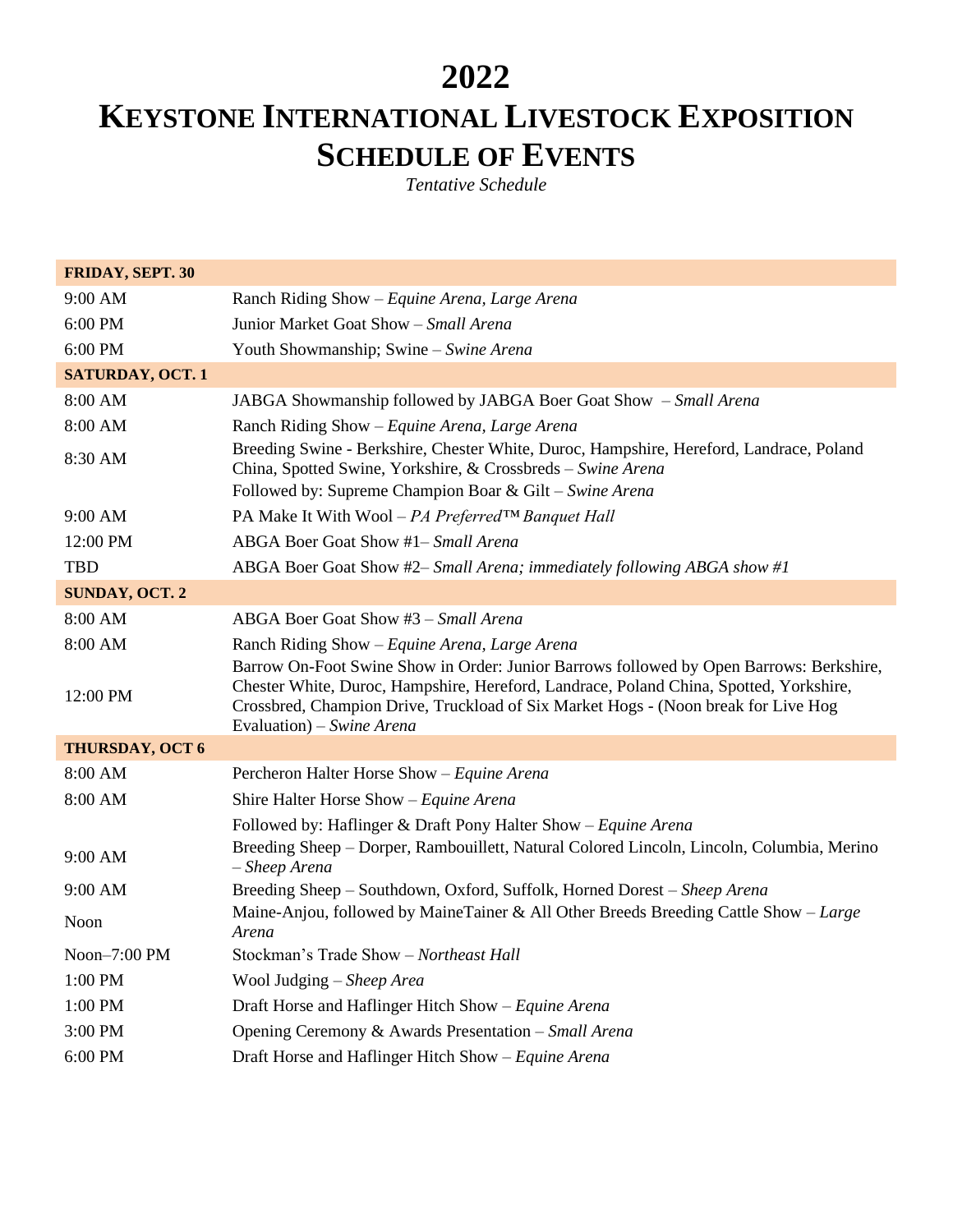| FRIDAY, OCT. 7          |                                                                                                                                      |
|-------------------------|--------------------------------------------------------------------------------------------------------------------------------------|
| 8:00 AM                 | Keystone Classic Barbeque Set-up - North Lot                                                                                         |
| 8:00 AM                 | ROV Angus Breeding Cattle Show - Large Arena                                                                                         |
| 8:00 AM                 | Angus Cattle Show - Large Arena                                                                                                      |
| 8:00 AM                 | SimGenetics Cattle Show - Large Arena                                                                                                |
|                         | Followed by: Simmental Breeding Cattle Show – Large Arena                                                                            |
| 8:00 AM                 | Belgian Halter Horse Show - Equine Arena                                                                                             |
| 8:00 AM                 | Clydesdale Halter Horse Show - Equine Arena                                                                                          |
| 9:00 AM                 | Breeding Sheep - Natural Colored, Border Leicester, Natural Colored Border Leicester,<br>Corriedale, Katahdins, Tunis, - Sheep Arena |
| 9:00 AM                 | Breeding Sheep - Shropshire, Dorset, Hampshire, Cheviot, Montadale - Sheep Arena<br>Followed by: Supreme Champion Ram & Ewe          |
| 9:00 AM                 | Keystone Stockman's Contest - Main Hall                                                                                              |
| 9:00 AM                 | Red Angus Breeding Cattle Show - Small Arena                                                                                         |
| 10:00 AM-7:00 PM        | Stockman's Trade Show - Northeast Hall                                                                                               |
| 11:00 AM                | American British White Park Breeding Cattle Show - Small Arena                                                                       |
| 11:00 AM                | Supreme Draft Horse Halter - Equine Arena                                                                                            |
| 1:00 PM                 | Draft Horse and Haflinger Hitch Show – Equine Arena                                                                                  |
| 1:00 PM                 | Club Calf & Prospect Heifer Show - Small Arena                                                                                       |
| 2:00 PM                 | National Hereford Cattle Show - Large Arena                                                                                          |
| 3:15 PM                 | Keystone Stockman's Contest Awards - Erie Room                                                                                       |
| $4:00 - 9:00$ PM        | Barbeque Event – North Lot                                                                                                           |
| 6:00 PM                 | Draft Horse and Haflinger Hitch Show - includes 6-Horse Hitch, Teams – Equine Arena                                                  |
| 6:00 PM                 | Keystone Classic Barbeque Cooks Meeting - North Lot                                                                                  |
| 8:30 PM                 | Steak Cookoff Awards - North Lot                                                                                                     |
| <b>SATURDAY, OCT. 8</b> |                                                                                                                                      |
| 8:00 AM                 | Youth Decorating Draft Horse, Haflinger, Ponies - Equine Arena                                                                       |
|                         | Followed by: Showmanship & Riding                                                                                                    |
| 8:00 AM                 | National Shorthorn Cattle Show - Large Arena                                                                                         |
|                         | Followed by: Shorthorn Plus Cattle Show                                                                                              |
| 8:00 AM                 | Collegiate & Junior Livestock Judging Contest - Main Hall                                                                            |
| 8:00 AM                 | Charolais Open Cattle Show - Large Arena                                                                                             |
| 8:00 AM                 | American Aberdeen - Small Arena                                                                                                      |
| 9:00 AM                 | Supreme Champion Open Breeding Sheep; Ram and Ewe - Sheep Arena                                                                      |
| 10:00 AM-7:00 PM        | Stockman's Trade Show - Northeast Hall                                                                                               |
| 10:30 AM                | Draft Horse, Haflinger, Draft Pony Show – Equine Arena                                                                               |
| 10:30 AM                | Limousin / Lim-Flex $-Large$ Arena                                                                                                   |
| 11:00 AM                | Keystone Lead Line - Sheep Arena                                                                                                     |
| 11:00 AM-5:00 PM        | Barbeque Event – North Lot                                                                                                           |
| 11:15-11:30 AM          | Best Legs in Town - Northeast Hall                                                                                                   |